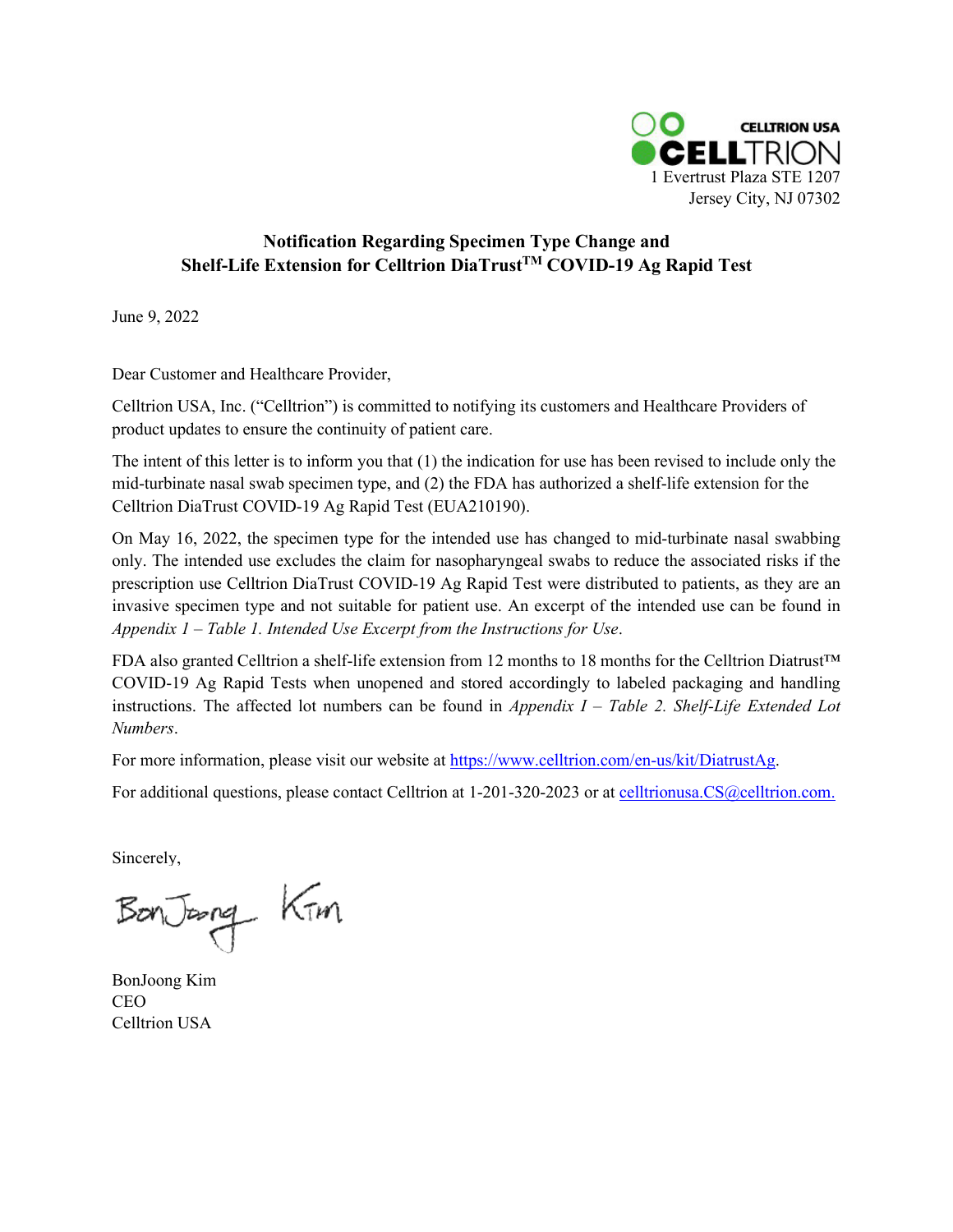## **Appendix I.**

## **Table 1. Intended Use Excerpt from the Instructions for Use**

| <b>Previous Intended Use</b>                                                                                                                                                                                                                                                                                                                                                                                              | <b>Updated Intended Use</b>                                                                                                                                                                                                                                                                                                                           |  |
|---------------------------------------------------------------------------------------------------------------------------------------------------------------------------------------------------------------------------------------------------------------------------------------------------------------------------------------------------------------------------------------------------------------------------|-------------------------------------------------------------------------------------------------------------------------------------------------------------------------------------------------------------------------------------------------------------------------------------------------------------------------------------------------------|--|
| Celltrion DiaTrust <sup>TM</sup> COVID-19 Ag Rapid Test is                                                                                                                                                                                                                                                                                                                                                                | Celltrion DiaTrust <sup>™</sup> COVID-19 Ag Rapid Test is                                                                                                                                                                                                                                                                                             |  |
| a rapid test based on lateral flow immunoassay                                                                                                                                                                                                                                                                                                                                                                            | a lateral flow immunoassay intended for the                                                                                                                                                                                                                                                                                                           |  |
| intended for the qualitative detection of                                                                                                                                                                                                                                                                                                                                                                                 | qualitative detection of SARS-CoV-2                                                                                                                                                                                                                                                                                                                   |  |
| nucleocapsid and receptor binding domains                                                                                                                                                                                                                                                                                                                                                                                 | nucleocapsid and receptor binding domain                                                                                                                                                                                                                                                                                                              |  |
| (RBDs) from the SARS-CoV2 in human                                                                                                                                                                                                                                                                                                                                                                                        | (RBD) antigens in direct mid-turbinate nasal                                                                                                                                                                                                                                                                                                          |  |
| directly<br>nasopharyngeal swab specimens<br>collected from individuals who are suspected of<br>COVID-19 by their healthcare provider within the<br>first seven days of symptom onset, or from<br>individuals without symptoms<br>other<br><sub>or</sub><br>epidemiological reasons to suspect COVID-19<br>when tested twice over two or three days with at<br>least 24 hours and no more than 48 hours between<br>tests. | swab specimens from individuals who are<br>suspected of COVID- 19 by their healthcare<br>provider within the first 7 days of symptom onset,<br>or from individuals without symptoms or other<br>epidemiological reasons to suspect COVID-19<br>when tested twice over three days with at least 24<br>hours, and no more than 48 hours, between tests. |  |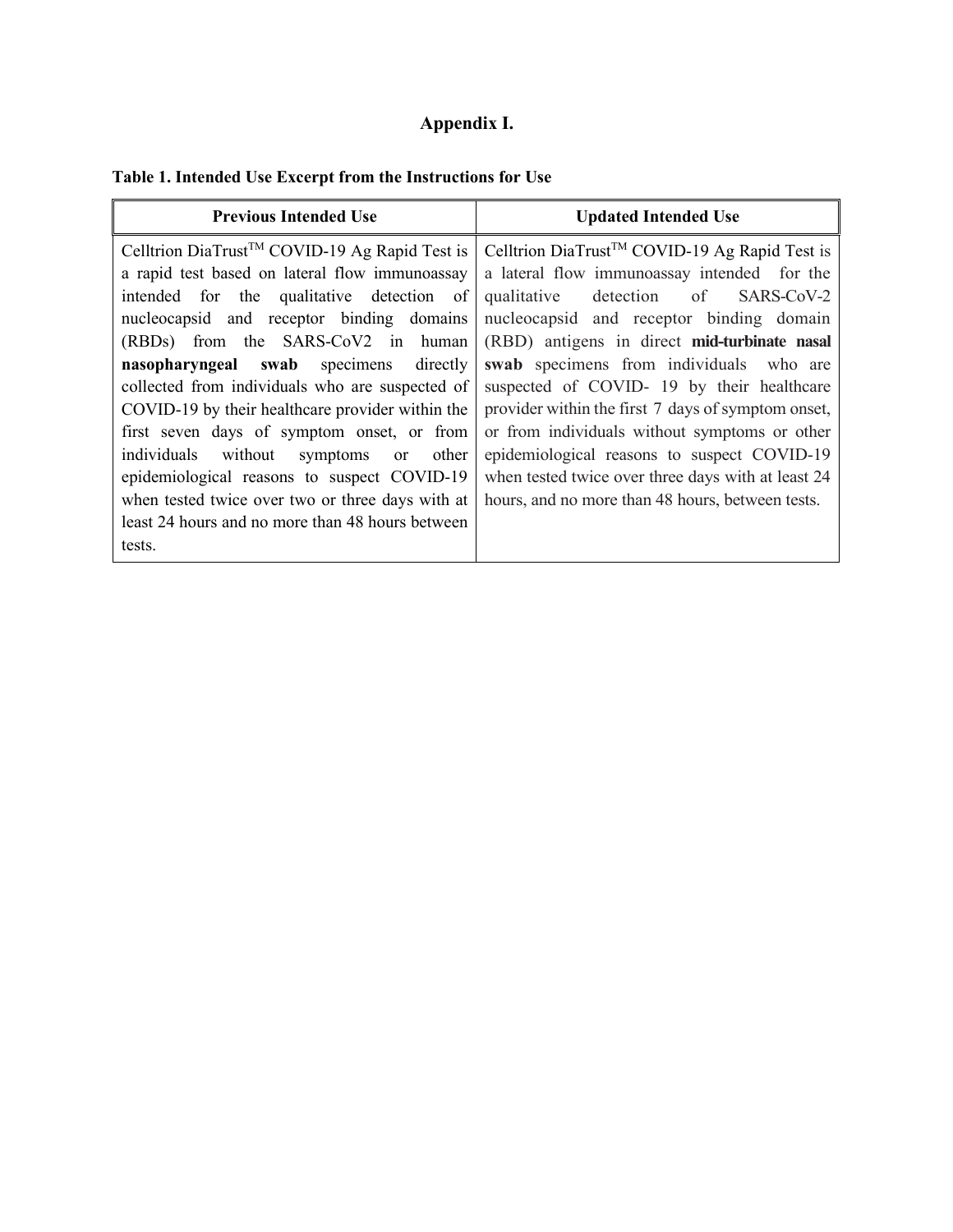| 2022-09-23<br>2023-03-23<br>COVGCCF1001<br>COVGCCF1002<br>2022-09-27<br>2023-03-27<br>COVGCCF1003<br>2022-10-04<br>2023-04-04<br>COVGCCF1004<br>2023-04-04<br>2022-10-04<br>COVGCCF1005<br>2022-10-06<br>2023-04-06<br>COVGCCF1006<br>2022-10-10<br>2023-04-10<br>COVGCCF1007<br>2022-10-12<br>2023-04-12<br>COVGCCF1008<br>2022-10-15<br>2023-04-15<br>COVGCCF1009<br>2022-10-18<br>2023-04-18<br>COVGCCF1010<br>2022-10-20<br>2023-04-20<br>COVGCCF1009A<br>2022-10-18<br>2023-04-18<br>2023-04-22<br>COVGCCF1011<br>2022-10-22<br>COVGCCF1012<br>2022-10-26<br>2023-04-26<br>COVGCA1001<br>2022-10-20<br>2023-04-20<br>COVGCB1001<br>2022-10-21<br>2023-04-21<br>2023-04-24<br>COVGCA1002<br>2022-10-24<br>2023-04-26<br>2022-10-26<br>COVGCB1002<br>2023-05-04<br>COVGCCF1013<br>2022-11-04<br>COVGCA1003<br>2022-10-27<br>2023-04-27<br>COVGCB1003<br>2022-11-04<br>2023-05-04<br>COVGCCF1014<br>2022-11-05<br>2023-05-05<br>COVGCCF1015<br>2022-11-07<br>2023-05-07<br>COVGCA1004<br>2022-10-31<br>2023-05-01<br>COVGCB1004<br>2022-11-07<br>2023-05-07<br>COVGCCF1016<br>2022-11-08<br>2023-05-08<br>COVGCCF1017<br>2022-11-09<br>2023-05-09<br>COVGCCF1018<br>$2022 - 11 - 10$<br>2023-05-10<br>COVGCCF1019<br>2022-11-11<br>2023-05-11<br>2022-11-02<br>2023-05-02<br>COVGCA1005<br>2022-11-11<br>2023-05-11<br>COVGCB1005<br>COVGCCF1020<br>2022-11-12<br>2023-05-12<br>COVGCB1006<br>2022-11-14<br>2023-05-14<br>COVGCCF1021<br>2022-11-14<br>2023-05-14<br>COVGCA1006<br>2022-11-04<br>2023-05-04<br>COVGCA1007<br>2022-11-08<br>2023-05-08<br>COVGCCF1022<br>$2022 - 11 - 15$<br>2023-05-15<br>COVGCA1008<br>2022-11-10<br>2023-05-10<br>2022-11-16<br>2023-05-16<br>COVGCB1007<br>COVGCA1009<br>2022-11-12<br>2023-05-12<br>COVGCB1008<br>2022-11-19<br>2023-05-19<br>COVGCB1009<br>2022-11-23<br>2023-05-23<br>2022-11-15<br>2023-05-15<br>COVGCA1010<br>COVGCA1011<br>2022-11-16<br>2023-05-16 | Lot numbers | <b>Printed Expiration Date</b> | <b>Extended Expiration Date</b> |
|----------------------------------------------------------------------------------------------------------------------------------------------------------------------------------------------------------------------------------------------------------------------------------------------------------------------------------------------------------------------------------------------------------------------------------------------------------------------------------------------------------------------------------------------------------------------------------------------------------------------------------------------------------------------------------------------------------------------------------------------------------------------------------------------------------------------------------------------------------------------------------------------------------------------------------------------------------------------------------------------------------------------------------------------------------------------------------------------------------------------------------------------------------------------------------------------------------------------------------------------------------------------------------------------------------------------------------------------------------------------------------------------------------------------------------------------------------------------------------------------------------------------------------------------------------------------------------------------------------------------------------------------------------------------------------------------------------------------------------------------------------------------------------------------------------------------------------------------------------------------------------------------------------------|-------------|--------------------------------|---------------------------------|
|                                                                                                                                                                                                                                                                                                                                                                                                                                                                                                                                                                                                                                                                                                                                                                                                                                                                                                                                                                                                                                                                                                                                                                                                                                                                                                                                                                                                                                                                                                                                                                                                                                                                                                                                                                                                                                                                                                                |             | (Shelf Life: 12 Months)        | (Shelf Life: 18 Months)         |
|                                                                                                                                                                                                                                                                                                                                                                                                                                                                                                                                                                                                                                                                                                                                                                                                                                                                                                                                                                                                                                                                                                                                                                                                                                                                                                                                                                                                                                                                                                                                                                                                                                                                                                                                                                                                                                                                                                                |             |                                |                                 |
|                                                                                                                                                                                                                                                                                                                                                                                                                                                                                                                                                                                                                                                                                                                                                                                                                                                                                                                                                                                                                                                                                                                                                                                                                                                                                                                                                                                                                                                                                                                                                                                                                                                                                                                                                                                                                                                                                                                |             |                                |                                 |
|                                                                                                                                                                                                                                                                                                                                                                                                                                                                                                                                                                                                                                                                                                                                                                                                                                                                                                                                                                                                                                                                                                                                                                                                                                                                                                                                                                                                                                                                                                                                                                                                                                                                                                                                                                                                                                                                                                                |             |                                |                                 |
|                                                                                                                                                                                                                                                                                                                                                                                                                                                                                                                                                                                                                                                                                                                                                                                                                                                                                                                                                                                                                                                                                                                                                                                                                                                                                                                                                                                                                                                                                                                                                                                                                                                                                                                                                                                                                                                                                                                |             |                                |                                 |
|                                                                                                                                                                                                                                                                                                                                                                                                                                                                                                                                                                                                                                                                                                                                                                                                                                                                                                                                                                                                                                                                                                                                                                                                                                                                                                                                                                                                                                                                                                                                                                                                                                                                                                                                                                                                                                                                                                                |             |                                |                                 |
|                                                                                                                                                                                                                                                                                                                                                                                                                                                                                                                                                                                                                                                                                                                                                                                                                                                                                                                                                                                                                                                                                                                                                                                                                                                                                                                                                                                                                                                                                                                                                                                                                                                                                                                                                                                                                                                                                                                |             |                                |                                 |
|                                                                                                                                                                                                                                                                                                                                                                                                                                                                                                                                                                                                                                                                                                                                                                                                                                                                                                                                                                                                                                                                                                                                                                                                                                                                                                                                                                                                                                                                                                                                                                                                                                                                                                                                                                                                                                                                                                                |             |                                |                                 |
|                                                                                                                                                                                                                                                                                                                                                                                                                                                                                                                                                                                                                                                                                                                                                                                                                                                                                                                                                                                                                                                                                                                                                                                                                                                                                                                                                                                                                                                                                                                                                                                                                                                                                                                                                                                                                                                                                                                |             |                                |                                 |
|                                                                                                                                                                                                                                                                                                                                                                                                                                                                                                                                                                                                                                                                                                                                                                                                                                                                                                                                                                                                                                                                                                                                                                                                                                                                                                                                                                                                                                                                                                                                                                                                                                                                                                                                                                                                                                                                                                                |             |                                |                                 |
|                                                                                                                                                                                                                                                                                                                                                                                                                                                                                                                                                                                                                                                                                                                                                                                                                                                                                                                                                                                                                                                                                                                                                                                                                                                                                                                                                                                                                                                                                                                                                                                                                                                                                                                                                                                                                                                                                                                |             |                                |                                 |
|                                                                                                                                                                                                                                                                                                                                                                                                                                                                                                                                                                                                                                                                                                                                                                                                                                                                                                                                                                                                                                                                                                                                                                                                                                                                                                                                                                                                                                                                                                                                                                                                                                                                                                                                                                                                                                                                                                                |             |                                |                                 |
|                                                                                                                                                                                                                                                                                                                                                                                                                                                                                                                                                                                                                                                                                                                                                                                                                                                                                                                                                                                                                                                                                                                                                                                                                                                                                                                                                                                                                                                                                                                                                                                                                                                                                                                                                                                                                                                                                                                |             |                                |                                 |
|                                                                                                                                                                                                                                                                                                                                                                                                                                                                                                                                                                                                                                                                                                                                                                                                                                                                                                                                                                                                                                                                                                                                                                                                                                                                                                                                                                                                                                                                                                                                                                                                                                                                                                                                                                                                                                                                                                                |             |                                |                                 |
|                                                                                                                                                                                                                                                                                                                                                                                                                                                                                                                                                                                                                                                                                                                                                                                                                                                                                                                                                                                                                                                                                                                                                                                                                                                                                                                                                                                                                                                                                                                                                                                                                                                                                                                                                                                                                                                                                                                |             |                                |                                 |
|                                                                                                                                                                                                                                                                                                                                                                                                                                                                                                                                                                                                                                                                                                                                                                                                                                                                                                                                                                                                                                                                                                                                                                                                                                                                                                                                                                                                                                                                                                                                                                                                                                                                                                                                                                                                                                                                                                                |             |                                |                                 |
|                                                                                                                                                                                                                                                                                                                                                                                                                                                                                                                                                                                                                                                                                                                                                                                                                                                                                                                                                                                                                                                                                                                                                                                                                                                                                                                                                                                                                                                                                                                                                                                                                                                                                                                                                                                                                                                                                                                |             |                                |                                 |
|                                                                                                                                                                                                                                                                                                                                                                                                                                                                                                                                                                                                                                                                                                                                                                                                                                                                                                                                                                                                                                                                                                                                                                                                                                                                                                                                                                                                                                                                                                                                                                                                                                                                                                                                                                                                                                                                                                                |             |                                |                                 |
|                                                                                                                                                                                                                                                                                                                                                                                                                                                                                                                                                                                                                                                                                                                                                                                                                                                                                                                                                                                                                                                                                                                                                                                                                                                                                                                                                                                                                                                                                                                                                                                                                                                                                                                                                                                                                                                                                                                |             |                                |                                 |
|                                                                                                                                                                                                                                                                                                                                                                                                                                                                                                                                                                                                                                                                                                                                                                                                                                                                                                                                                                                                                                                                                                                                                                                                                                                                                                                                                                                                                                                                                                                                                                                                                                                                                                                                                                                                                                                                                                                |             |                                |                                 |
|                                                                                                                                                                                                                                                                                                                                                                                                                                                                                                                                                                                                                                                                                                                                                                                                                                                                                                                                                                                                                                                                                                                                                                                                                                                                                                                                                                                                                                                                                                                                                                                                                                                                                                                                                                                                                                                                                                                |             |                                |                                 |
|                                                                                                                                                                                                                                                                                                                                                                                                                                                                                                                                                                                                                                                                                                                                                                                                                                                                                                                                                                                                                                                                                                                                                                                                                                                                                                                                                                                                                                                                                                                                                                                                                                                                                                                                                                                                                                                                                                                |             |                                |                                 |
|                                                                                                                                                                                                                                                                                                                                                                                                                                                                                                                                                                                                                                                                                                                                                                                                                                                                                                                                                                                                                                                                                                                                                                                                                                                                                                                                                                                                                                                                                                                                                                                                                                                                                                                                                                                                                                                                                                                |             |                                |                                 |
|                                                                                                                                                                                                                                                                                                                                                                                                                                                                                                                                                                                                                                                                                                                                                                                                                                                                                                                                                                                                                                                                                                                                                                                                                                                                                                                                                                                                                                                                                                                                                                                                                                                                                                                                                                                                                                                                                                                |             |                                |                                 |
|                                                                                                                                                                                                                                                                                                                                                                                                                                                                                                                                                                                                                                                                                                                                                                                                                                                                                                                                                                                                                                                                                                                                                                                                                                                                                                                                                                                                                                                                                                                                                                                                                                                                                                                                                                                                                                                                                                                |             |                                |                                 |
|                                                                                                                                                                                                                                                                                                                                                                                                                                                                                                                                                                                                                                                                                                                                                                                                                                                                                                                                                                                                                                                                                                                                                                                                                                                                                                                                                                                                                                                                                                                                                                                                                                                                                                                                                                                                                                                                                                                |             |                                |                                 |
|                                                                                                                                                                                                                                                                                                                                                                                                                                                                                                                                                                                                                                                                                                                                                                                                                                                                                                                                                                                                                                                                                                                                                                                                                                                                                                                                                                                                                                                                                                                                                                                                                                                                                                                                                                                                                                                                                                                |             |                                |                                 |
|                                                                                                                                                                                                                                                                                                                                                                                                                                                                                                                                                                                                                                                                                                                                                                                                                                                                                                                                                                                                                                                                                                                                                                                                                                                                                                                                                                                                                                                                                                                                                                                                                                                                                                                                                                                                                                                                                                                |             |                                |                                 |
|                                                                                                                                                                                                                                                                                                                                                                                                                                                                                                                                                                                                                                                                                                                                                                                                                                                                                                                                                                                                                                                                                                                                                                                                                                                                                                                                                                                                                                                                                                                                                                                                                                                                                                                                                                                                                                                                                                                |             |                                |                                 |
|                                                                                                                                                                                                                                                                                                                                                                                                                                                                                                                                                                                                                                                                                                                                                                                                                                                                                                                                                                                                                                                                                                                                                                                                                                                                                                                                                                                                                                                                                                                                                                                                                                                                                                                                                                                                                                                                                                                |             |                                |                                 |
|                                                                                                                                                                                                                                                                                                                                                                                                                                                                                                                                                                                                                                                                                                                                                                                                                                                                                                                                                                                                                                                                                                                                                                                                                                                                                                                                                                                                                                                                                                                                                                                                                                                                                                                                                                                                                                                                                                                |             |                                |                                 |
|                                                                                                                                                                                                                                                                                                                                                                                                                                                                                                                                                                                                                                                                                                                                                                                                                                                                                                                                                                                                                                                                                                                                                                                                                                                                                                                                                                                                                                                                                                                                                                                                                                                                                                                                                                                                                                                                                                                |             |                                |                                 |
|                                                                                                                                                                                                                                                                                                                                                                                                                                                                                                                                                                                                                                                                                                                                                                                                                                                                                                                                                                                                                                                                                                                                                                                                                                                                                                                                                                                                                                                                                                                                                                                                                                                                                                                                                                                                                                                                                                                |             |                                |                                 |
|                                                                                                                                                                                                                                                                                                                                                                                                                                                                                                                                                                                                                                                                                                                                                                                                                                                                                                                                                                                                                                                                                                                                                                                                                                                                                                                                                                                                                                                                                                                                                                                                                                                                                                                                                                                                                                                                                                                |             |                                |                                 |
|                                                                                                                                                                                                                                                                                                                                                                                                                                                                                                                                                                                                                                                                                                                                                                                                                                                                                                                                                                                                                                                                                                                                                                                                                                                                                                                                                                                                                                                                                                                                                                                                                                                                                                                                                                                                                                                                                                                |             |                                |                                 |
|                                                                                                                                                                                                                                                                                                                                                                                                                                                                                                                                                                                                                                                                                                                                                                                                                                                                                                                                                                                                                                                                                                                                                                                                                                                                                                                                                                                                                                                                                                                                                                                                                                                                                                                                                                                                                                                                                                                |             |                                |                                 |
|                                                                                                                                                                                                                                                                                                                                                                                                                                                                                                                                                                                                                                                                                                                                                                                                                                                                                                                                                                                                                                                                                                                                                                                                                                                                                                                                                                                                                                                                                                                                                                                                                                                                                                                                                                                                                                                                                                                |             |                                |                                 |
|                                                                                                                                                                                                                                                                                                                                                                                                                                                                                                                                                                                                                                                                                                                                                                                                                                                                                                                                                                                                                                                                                                                                                                                                                                                                                                                                                                                                                                                                                                                                                                                                                                                                                                                                                                                                                                                                                                                |             |                                |                                 |
|                                                                                                                                                                                                                                                                                                                                                                                                                                                                                                                                                                                                                                                                                                                                                                                                                                                                                                                                                                                                                                                                                                                                                                                                                                                                                                                                                                                                                                                                                                                                                                                                                                                                                                                                                                                                                                                                                                                |             |                                |                                 |
|                                                                                                                                                                                                                                                                                                                                                                                                                                                                                                                                                                                                                                                                                                                                                                                                                                                                                                                                                                                                                                                                                                                                                                                                                                                                                                                                                                                                                                                                                                                                                                                                                                                                                                                                                                                                                                                                                                                |             |                                |                                 |
|                                                                                                                                                                                                                                                                                                                                                                                                                                                                                                                                                                                                                                                                                                                                                                                                                                                                                                                                                                                                                                                                                                                                                                                                                                                                                                                                                                                                                                                                                                                                                                                                                                                                                                                                                                                                                                                                                                                |             |                                |                                 |
|                                                                                                                                                                                                                                                                                                                                                                                                                                                                                                                                                                                                                                                                                                                                                                                                                                                                                                                                                                                                                                                                                                                                                                                                                                                                                                                                                                                                                                                                                                                                                                                                                                                                                                                                                                                                                                                                                                                |             |                                |                                 |
|                                                                                                                                                                                                                                                                                                                                                                                                                                                                                                                                                                                                                                                                                                                                                                                                                                                                                                                                                                                                                                                                                                                                                                                                                                                                                                                                                                                                                                                                                                                                                                                                                                                                                                                                                                                                                                                                                                                |             |                                |                                 |
|                                                                                                                                                                                                                                                                                                                                                                                                                                                                                                                                                                                                                                                                                                                                                                                                                                                                                                                                                                                                                                                                                                                                                                                                                                                                                                                                                                                                                                                                                                                                                                                                                                                                                                                                                                                                                                                                                                                |             |                                |                                 |
|                                                                                                                                                                                                                                                                                                                                                                                                                                                                                                                                                                                                                                                                                                                                                                                                                                                                                                                                                                                                                                                                                                                                                                                                                                                                                                                                                                                                                                                                                                                                                                                                                                                                                                                                                                                                                                                                                                                | COVGCB1010  | 2022-11-24                     | 2023-05-24                      |
| COVGCA1012<br>$2022 - 11 - 18$<br>2023-05-18                                                                                                                                                                                                                                                                                                                                                                                                                                                                                                                                                                                                                                                                                                                                                                                                                                                                                                                                                                                                                                                                                                                                                                                                                                                                                                                                                                                                                                                                                                                                                                                                                                                                                                                                                                                                                                                                   |             |                                |                                 |

**Table 2. Shelf-Life Extended Lot Numbers**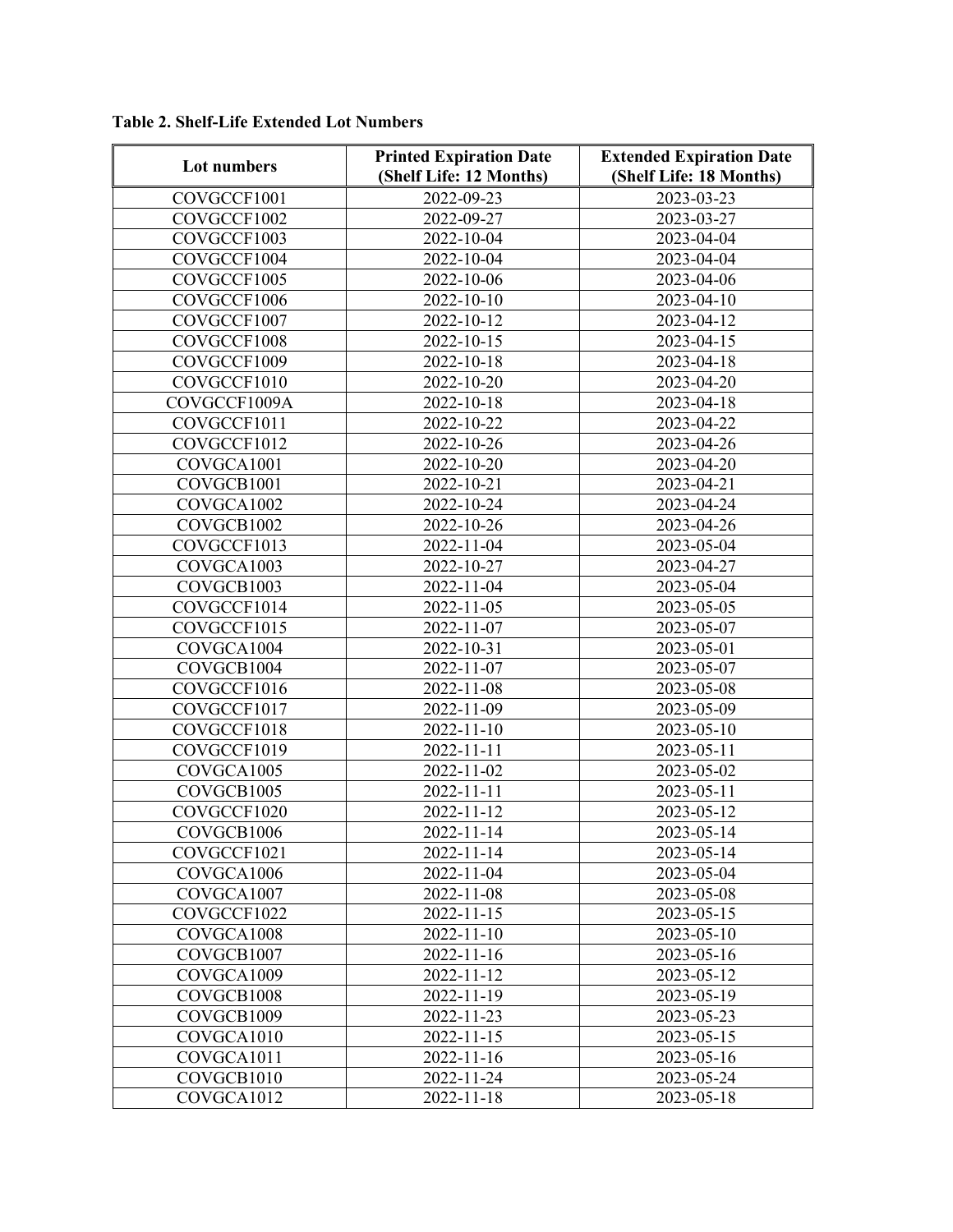| Lot numbers | <b>Printed Expiration Date</b> | <b>Extended Expiration Date</b> |
|-------------|--------------------------------|---------------------------------|
|             | (Shelf Life: 12 Months)        | (Shelf Life: 18 Months)         |
| COVGCA1013  | $2022 - 11 - 23$               | 2023-05-23                      |
| COVGCB1011  | 2022-11-28                     | 2023-05-28                      |
| COVGCB1012  | 2022-11-30                     | 2023-05-30                      |
| COVGCA1017  | 2022-12-03                     | 2023-06-03                      |
| COVGCA1014  | 2022-11-24                     | 2023-05-24                      |
| COVGCA1015  | 2022-11-29                     | 2023-05-29                      |
| COVGCA1016  | $2022 - 12 - 02$               | 2023-06-02                      |
| COVGCA1018  | 2022-12-05                     | 2023-06-05                      |
| COVGCB1013  | 2022-12-02                     | 2023-06-02                      |
| COVGCB1014  | 2022-12-05                     | 2023-06-05                      |
| COVGCB1015  | 2022-12-07                     | 2023-06-07                      |
| COVGCB1016  | 2022-12-09                     | 2023-06-09                      |
| COVGCB1017  | 2022-12-12                     | 2023-06-12                      |
| COVGCJ2001  | 2023-01-18                     | 2023-07-18                      |
| COVGCJ2002  | 2023-01-20                     | 2023-07-20                      |
| COVGCJ2003  | 2023-01-25                     | 2023-07-25                      |
| COVCJ2004   | 2023-01-26                     | 2023-07-26                      |
| COVGCJ2005  | 2023-01-27                     | 2023-07-27                      |
| COVGCJ2006  | 2023-01-28                     | 2023-07-28                      |
| COVGCJ2007  | 2023-01-29                     | 2023-07-29                      |
| COVGCJ2008  | 2023-01-30                     | 2023-07-30                      |
| COVGCJ2009  | 2023-01-31                     | 2023-07-31                      |
| COVGCJ2010  | 2023-02-10                     | 2023-08-10                      |
| COVGCB2001  | 2023-02-10                     | 2023-08-10                      |
| COVGCB2002  | 2023-02-11                     | 2023-08-11                      |
| COVGCB2003  | 2023-02-12                     | 2023-08-12                      |
| COVGCE2002  | 2023-01-27                     | 2023-07-27                      |
| COVGCJ2011  | 2023-02-11                     | 2023-08-11                      |
| COVGCB2005  | 2023-02-22                     | 2023-08-22                      |
| COVGCE2003  | 2023-01-28                     | 2023-07-28                      |
| COVGCJ2013  | 2023-02-13                     | 2023-08-13                      |
| COVGCJ2014  | 2023-02-16                     | 2023-08-16                      |
| COVGCJ2016  | 2023-02-18                     | 2023-08-18                      |
| COVGCJ2017  | 2023-02-27                     | 2023-08-27                      |
| COVGCJ2018  | 2023-02-28                     | 2023-08-28                      |
| COVGCJ2019  | 2023-03-01                     | 2023-09-01                      |
| COVGCB2006  | 2023-03-02                     | 2023-09-02                      |
| COVGCE2004  | 2023-01-29                     | 2023-07-29                      |
| COVGCCF2001 | 2023-02-25                     | 2023-08-25                      |
| COVGCCF2002 | 2023-02-28                     | 2023-08-28                      |
| COVGCCF2003 | 2022-02-27                     | 2022-08-27                      |
| COVGCJ2015  | 2023-02-17                     | 2023-08-17                      |
| COVGCJ2020  | 2023-03-02                     | 2023-09-02                      |
| COVGCJ2021  | 2023-03-06                     | 2023-09-06                      |
| COVGCL2001  | 2023-02-28                     | 2023-08-28                      |
| COVGCJ2022  | 2023-03-07                     | 2023-09-07                      |
| COVBCL2002  | 2023-03-01                     | 2023-09-01                      |